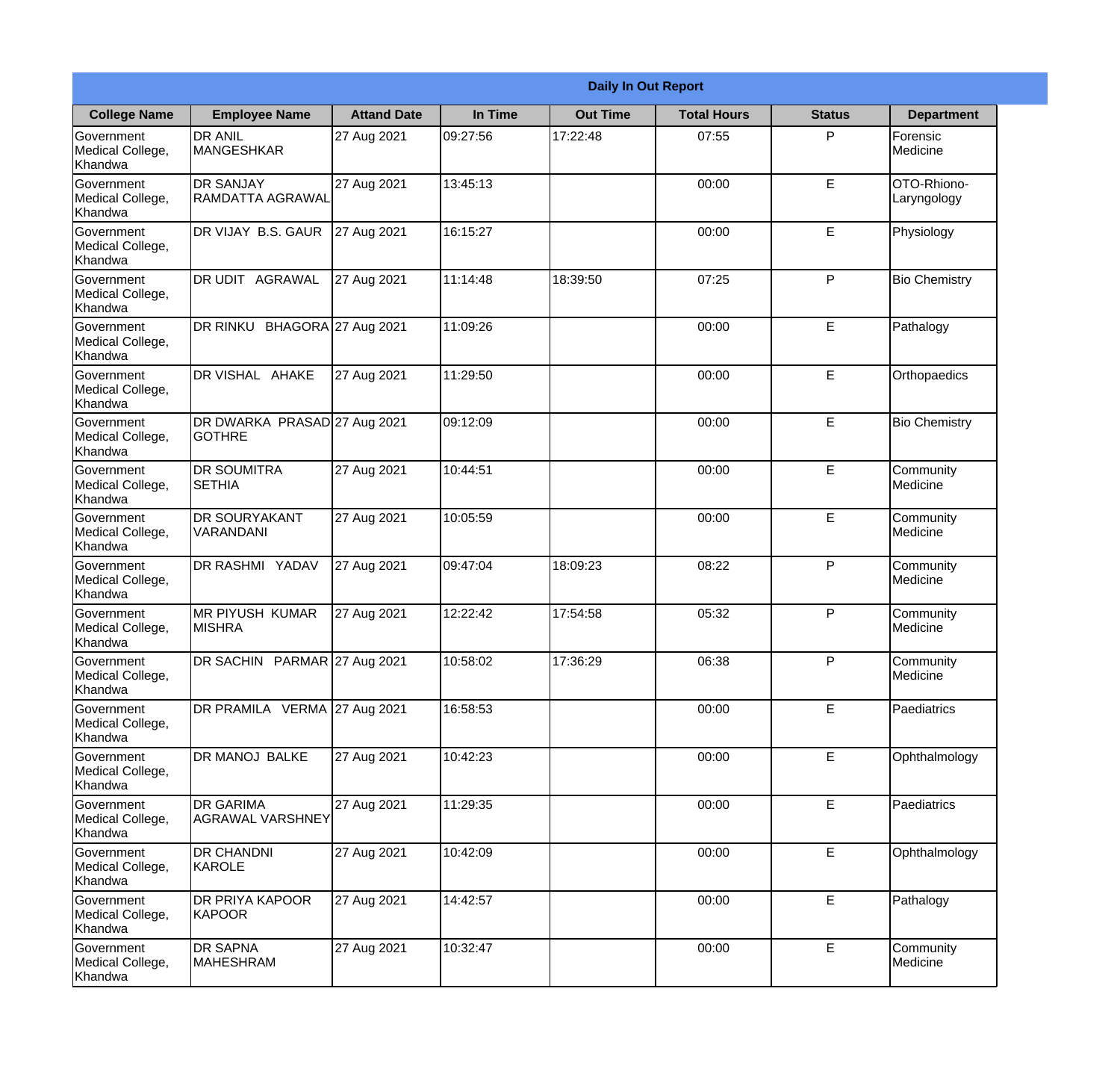| <b>Designation</b>                  | Category      |
|-------------------------------------|---------------|
| Assistant Professor   Para Clinical |               |
| Professor                           | Clinical      |
| Associate Professor Non Clinical    |               |
| Associate Professor Non Clinical    |               |
| <b>Assistant Professor</b>          | Para Clinical |
| Assistant Professor   Clinical      |               |
| Demonstrator/Tutor   Non Clinical   |               |
| Assistant Professor   Para Clinical |               |
| Demonstrator/Tutor   Para Clinical  |               |
| <b>Assistant Professor</b>          | Para Clinical |
| Statistician                        | Para Clinical |
| Assistant Professor   Para Clinical |               |
| Professor                           | Clinical      |
| Assistant Professor   Clinical      |               |
| Associate Professor Clinical        |               |
| <b>Assistant Professor</b>          | Clinical      |
| Demonstrator/Tutor   Para Clinical  |               |
| Associate Professor Para Clinical   |               |

## **Daily In Out Report**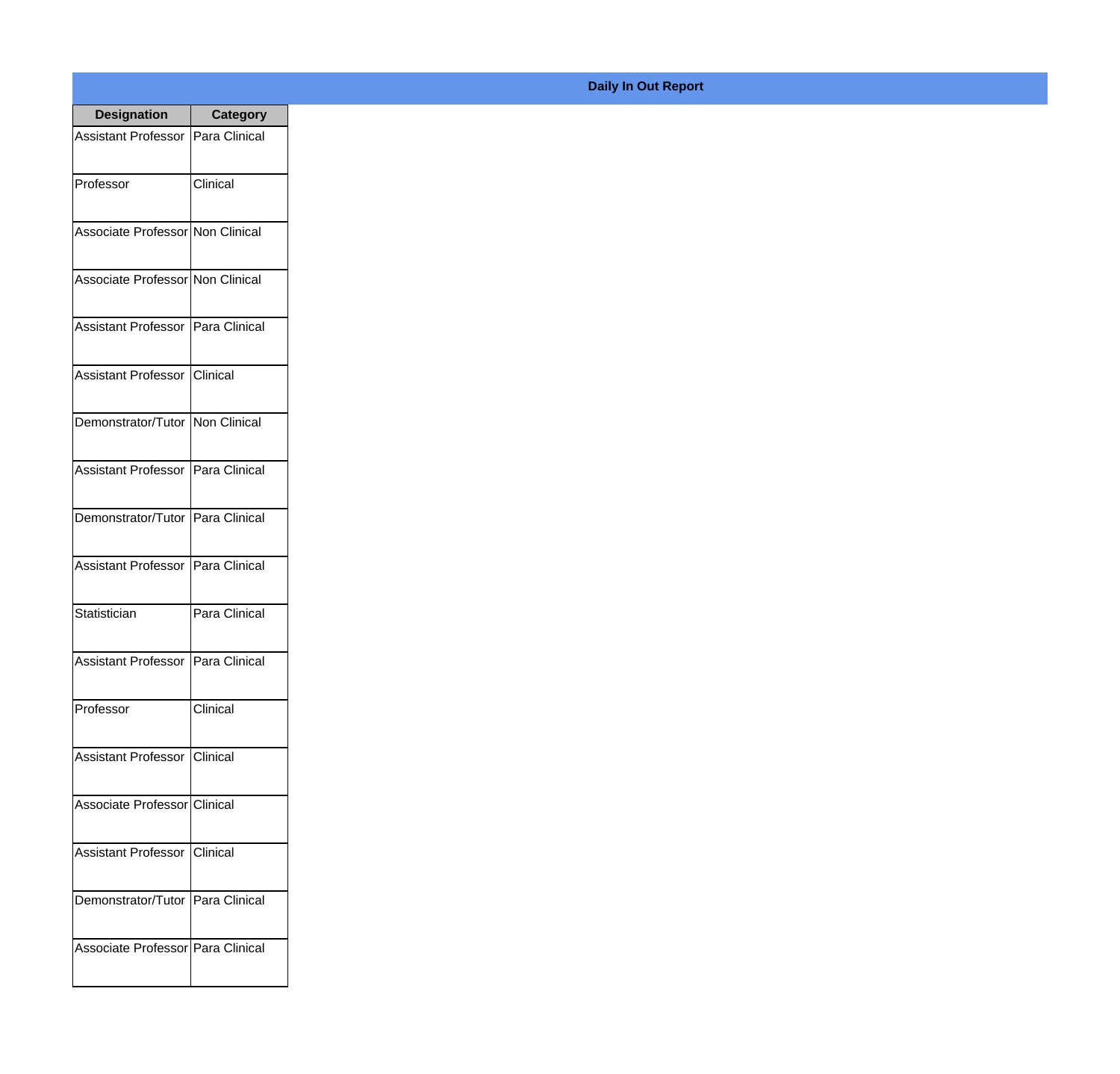|                                                  |                                                   |             |          |          | <b>Daily In Out Report</b> |    |                             |
|--------------------------------------------------|---------------------------------------------------|-------------|----------|----------|----------------------------|----|-----------------------------|
| Government<br>Medical College,<br>Khandwa        | <b>DR NISHA</b><br>IKAITHWAS                      | 27 Aug 2021 | 10:05:40 | 17:05:48 | 07:00                      | P  | Psychiatry                  |
| <b>Government</b><br>Medical College,<br>Khandwa | <b>DR RAJU</b>                                    | 27 Aug 2021 | 08:34:56 | 18:15:10 | 09:41                      | P  | Forensic<br>Medicine        |
| Government<br>Medical College,<br>Khandwa        | <b>DR SITARAM</b><br><b>SOLANKI</b>               | 27 Aug 2021 | 10:16:04 | 19:11:56 | 08:55                      | P  | Forensic<br>Medicine        |
| Government<br>Medical College,<br>Khandwa        | <b>DR RANJEET</b><br><b>BADOLE</b>                | 27 Aug 2021 | 10:25:20 | 16:50:51 | 06:25                      | P  | <b>General Medicine</b>     |
| <b>Government</b><br>Medical College,<br>Khandwa | <b>DR ASHOK</b><br><b>BHAUSAHEB NAJAN</b>         | 27 Aug 2021 | 10:23:13 |          | 00:00                      | E  | Forensic<br>Medicine        |
| Government<br>Medical College,<br>Khandwa        | <b>DR PRIYESH</b><br><b>MARSKOLE</b>              | 27 Aug 2021 | 11:09:45 |          | 00:00                      | E  | Community<br>Medicine       |
| Government<br>Medical College,<br>Khandwa        | <b>DR SANGEETA</b><br><b>CHINCHOLE</b>            | 27 Aug 2021 | 11:17:44 |          | 00:00                      | E  | Physiology                  |
| Government<br>Medical College,<br>Khandwa        | DR NISHA MANDLOI<br>PANWAR                        | 27 Aug 2021 | 09:50:00 | 16:57:30 | 07:07                      | P  | Obstetrics &<br>Gynaecology |
| <b>Government</b><br>Medical College,<br>Khandwa | DR NANDINI DIXIT                                  | 27 Aug 2021 | 14:13:38 |          | 00:00                      | E  | Paediatrics                 |
| <b>Government</b><br>Medical College,<br>Khandwa | <b>DR SATISH</b><br><b>CHANDEL</b>                | 27 Aug 2021 | 11:53:40 |          | 00:00                      | E  | Pharmacology                |
| <b>Government</b><br>Medical College,<br>Khandwa | <b>DR JITENDRA</b><br><b>AHIRWAR</b>              | 27 Aug 2021 | 11:19:59 | 11:20:07 | 00:01                      | P  | Pathalogy                   |
| Government<br>Medical College,<br>Khandwa        | <b>DR JITENDRA</b><br><b>AHIRWAR</b>              | 27 Aug 2021 | 11:20:18 |          | 00:01                      | P  | Pathalogy                   |
| Government<br>Medical College,<br>Khandwa        | DR MUKTESHWARI<br><b>GUPTA</b>                    | 27 Aug 2021 | 11:23:51 | 16:27:24 | 05:04                      | P  | Pharmacology                |
| Government<br>Medical College,<br>Khandwa        | DR PURTI AGARWAL<br>SAINI                         | 27 Aug 2021 | 10:23:56 |          | 00:00                      | E. | Pathalogy                   |
| Government<br>Medical College,<br>Khandwa        | DR YASHPAL RAY                                    | 27 Aug 2021 | 11:17:27 |          | 00:00                      | E  | Anatomy                     |
| Government<br>Medical College,<br>Khandwa        | <b>KUMAR</b><br><b>DR VISHAL</b><br><b>THAKRE</b> | 27 Aug 2021 | 10:01:07 |          | 00:00                      | E  | Physiology                  |